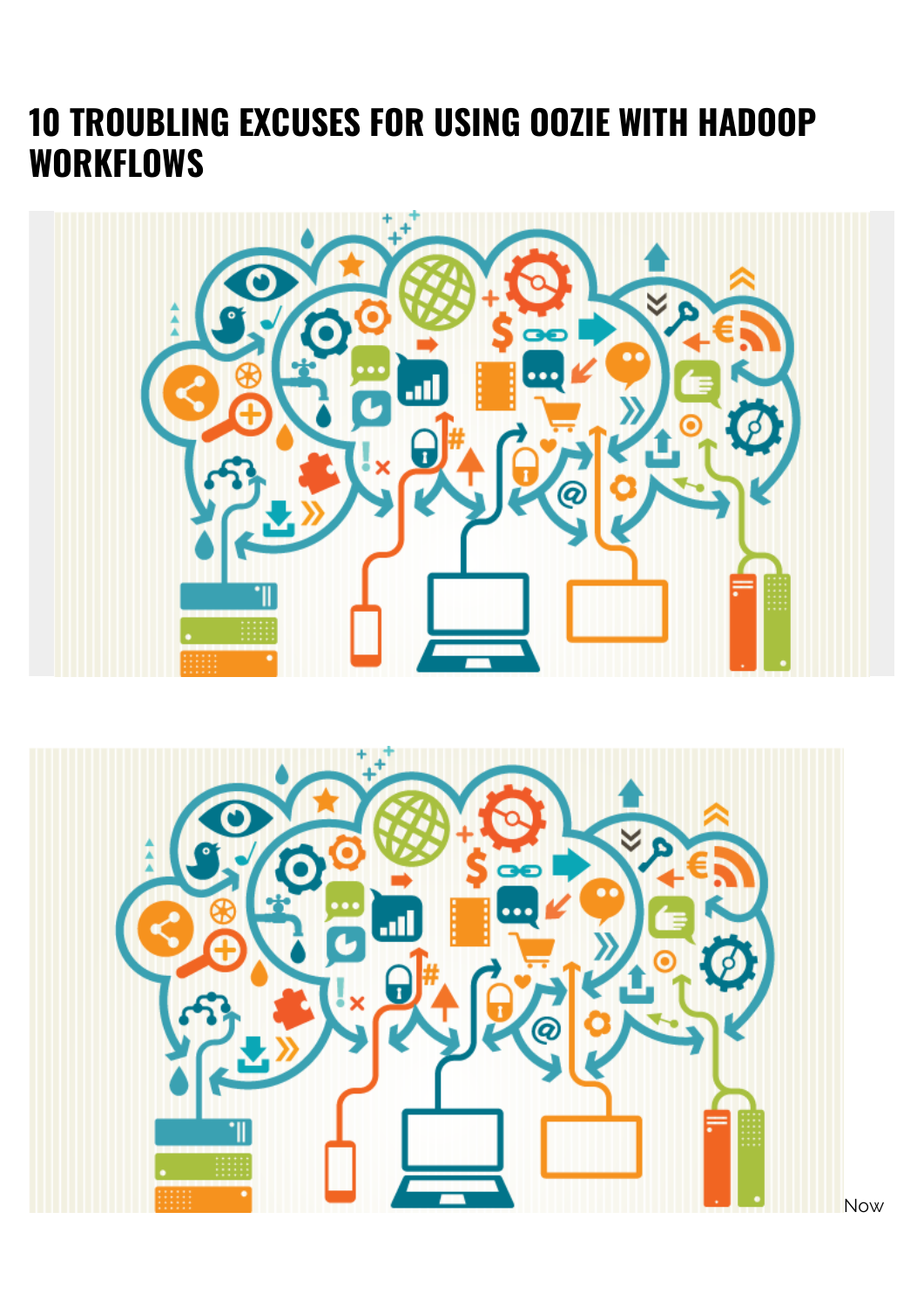is as good a time as any to think about what you're going to do differently in 2018 to make it easier to keep up with the demands of big data. A great place to start is to look closely at the tools you're using for working with Hadoop workflows. Let's face it — if you're using Oozie, you're relying on older technology with limitations and inconsistences that can slow you down. Plus, there's a much more effective alternative that enables you to automate big data workflows faster and easier — Control-M for Hadoop.

To validate our confidence in this product, we put Control-M to a test. We asked an independent company that specializes in big data to explore the functional differences between Oozie and Control-M for Hadoop. Spoiler alert: Control-M takes the lead across the board, as described in this [summary](http://documents.bmc.com/products/documents/73/32/497332/497332.pdf) based on their analysis.

## **"Oozier" isn't easier**

If you've been struggling with using Oozie with Hadoop workflows, or if you're just starting a big data project, you'll discover why these experts determined that Control-M provided a better, faster, and easier way for creating, testing, deploying and managing Hadoop-based workflows. Keep in mind that these testers came to this conclusion even though they had never used Control-M before but had extensive experience with Oozie.

- After building a user-monitoring mobile application with Oozie and Control-M, they were able to **develop workflows 40% faster with Control-M**.
- They also discovered very quickly how Control-M provided **more [security](https://blogs.bmc.com/blogs/security-vulnerability-vs-threat-vs-risk-whats-difference/) and included more features out of the box** to avoid disrupting business activity and increase business value.

Read this **summary** for a side-by-side comparison. Specific testing included building workflows; scheduling, managing and updating jobs; conducting imports and file transfers; and evaluating security.

## **What excuses are holding you back from making a switch?**

While some enterprises are familiar with Oozie, their teams may not realize all of the benefits of Control-M. For example, if you agree with the statements below, then go ahead and stick with Oozie. But if you don't, then consider Control-M.

- 1. The push to innovate is overrated speed couldn't possibly matter that much in developing workflows.
- 2. Why even bother being concerned about scalability?
- 3. Oozie may not meet most of my operational needs but at least it's free.
- 4. My team likes the extreme challenge of managing Hadoop workflows from multiple interfaces.
- 5. Dealing with never-ending software bugs makes work exciting, even though it's timeconsuming and frustrating.
- 6. Why leverage automation when I can spend countless hours writing scripts?
- 7. Let someone else worry about file transfer security It's not my job.
- 8. If the results of scheduling big data workflows are not accurate the first time, well, maybe they'll be accurate later on.
- 9. I've been using Oozie for many years. I don't have the time to even think about switching to something that's so much better.
- 10. Digital business activity can wait. I'm too busy.